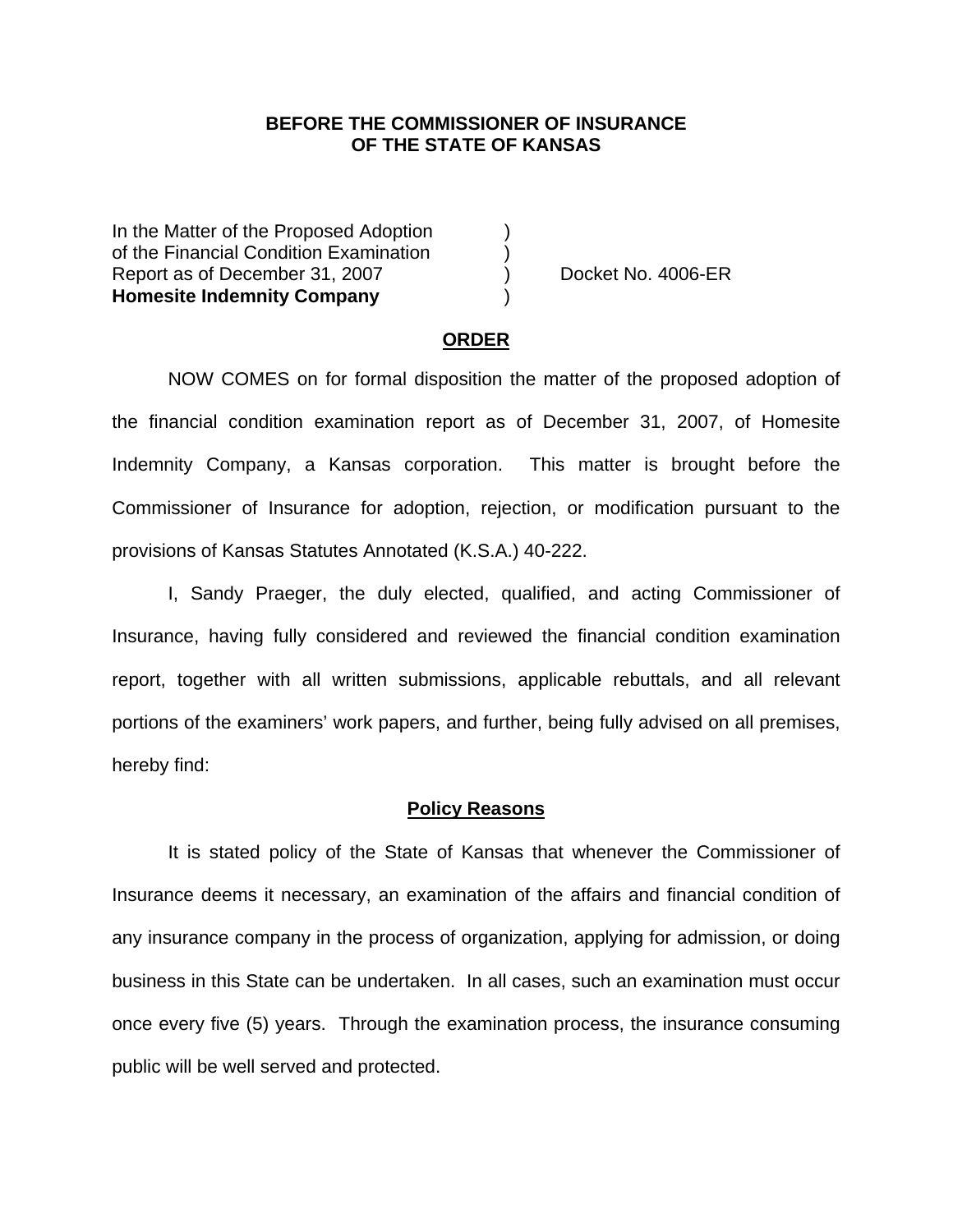### **Findings of Fact**

 1. The Commissioner of Insurance has jurisdiction over this matter pursuant to K.S.A. 40-222.

 2. An examination of Homesite Indemnity Company was undertaken by the Kansas Insurance Department and was completed on June 1, 2009.

 3. The examiner-in-charge tendered and filed with the Kansas Insurance Department a verified written report of the examination within thirty (30) days following completion of the examination, to wit; June 1, 2009.

 4. Following receipt of the verified report, the Kansas Insurance Department transmitted the report to Homesite Indemnity Company on June 8, 2009, with a duly executed notice advising the company of its opportunity to prepare and submit to the Kansas Insurance Department a written submission or rebuttal with respect to any and all matters contained in the report. Homesite Indemnity Company was further advised that any written submission or rebuttal needed to be filed with the Kansas Insurance Department no later than thirty (30) days after receipt of the verified report.

 5. Homesite Indemnity Company filed a written acceptance of the verified report on June 15, 2009.

6. Based upon the written submission tendered by Homesite Indemnity Company, the company took no exceptions to matters contained in the verified report.

 7. Within thirty (30) days of the end of the time period allowed for written submission or rebuttal, the Commissioner of Insurance fully reviewed the report, together with all written submissions and rebuttals provided by Homesite Indemnity Company. The Commissioner of Insurance further reviewed all relevant workpapers.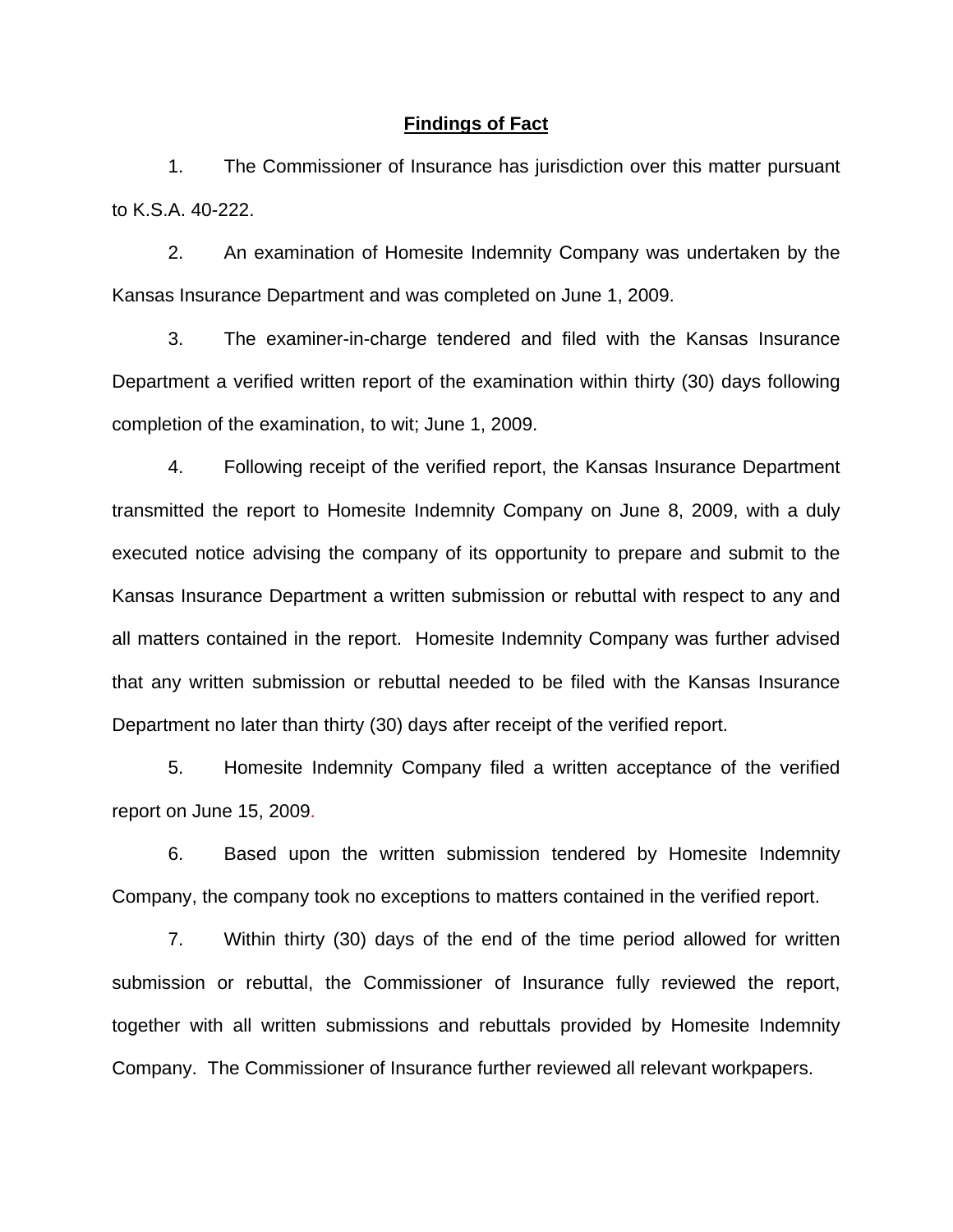8. No other written submissions or rebuttals were submitted by Homesite Indemnity Company.

# **Conclusion of Law**

9. K.S.A. 40-222(k)(2) provides:

"Within 30 days of the end of the period allowed for the receipt of written submissions or rebuttals, the commissioner shall fully consider and review the report, together with any written submissions or rebuttals and any relevant portions of the examiners workpapers and enter an order:

- (A) Adopting the examination report as filed or with modification or corrections. If the examination report reveals that the company is operating in violation of any law, regulation or prior order of the commissioner, the commissioner may order the company to take any action the commissioner considers necessary and appropriate to cure such violations; or
- (B) rejecting the examination report with directions to the examiners to reopen the examination for purposes of obtaining additional data, documentation or information, and refiling pursuant to subsection (k); or
- (C) call and conduct a fact-finding hearing in accordance with K.S.A. 40- 281 and amendments thereto for purposes of obtaining additional documentation, data, information and testimony."
- 10. Based upon the Finding of Fact enumerated in paragraphs #1 through #8

above, the financial condition examination report as of December 31, 2007, of Homesite

Indemnity Company should be adopted.

# **IT IS THEREFORE, BY THE COMMISSIONER OF INSURANCE, ORDERED THAT:**

1. The financial condition examination report as of December 31, 2007, of

Homesite Indemnity Company, hereby is adopted.

 2. The Commissioner of Insurance retains jurisdiction over this matter to issue any and all further Orders deemed appropriate or to take such further action necessary to dispose of this matter.